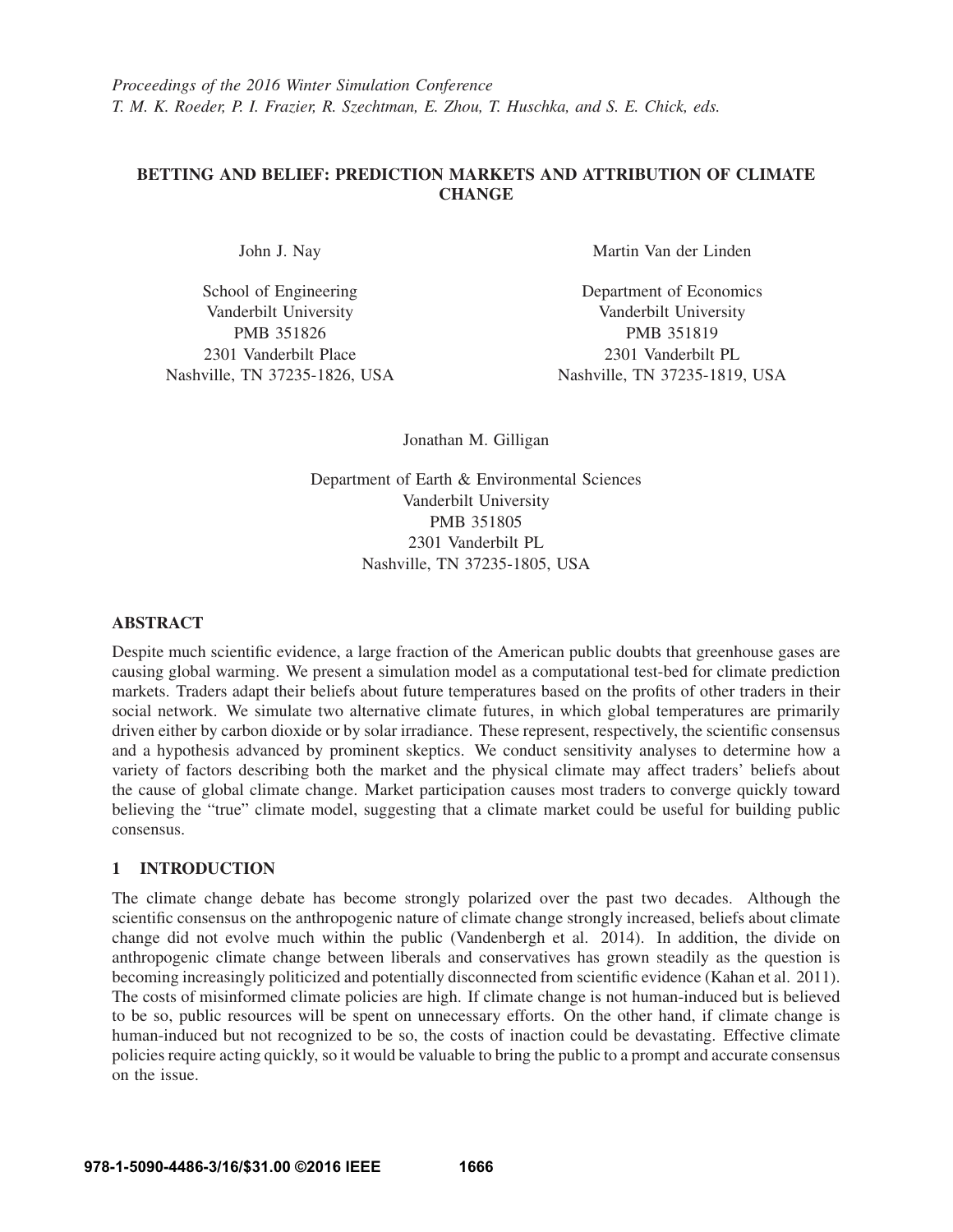Attempts to foster such consensus face many social and psychological challenges, some of which could be addressed by creating climate prediction markets where participants can "put their money where their mouths are" (Hsu 2011, Vandenbergh et al. 2014). The idea of using prediction markets to efficiently aggregate information about uncertain event outcomes has been widely discussed (Horn et al. 2014). Prediction markets have interesting theoretical properties (Set and Selten 1998, Hanson 2012), and perform well in terms of prediction accuracy and information aggregation in experiments (Hanson et al. 2006, Healy et al. 2010) simulation models (Klingert and Meyer 2012, Jumadinova and Dasgupta 2011) and the real-world (Wolfers and Zitzewitz 2006, Pathak et al. 2015, Dreber et al. 2015). However, to the best of our knowledge, the idea that prediction markets can generate consensus *on the factors* affecting uncertain events has never been explored quantitatively.

Bloch, Annan, and Bowles (2010) have proposed using derivatives markets to reduce the scientific uncertainty in estimating the impact of future climate change. Existing prediction markets (e.g. hypermind, betfair, and PredictIt) focus on near term events such as elections months away, so it is difficult to extrapolate empirical findings to the climate case. Furthermore, we are interested in investigating the unobservable beliefs of traders. Therefore, we turn to simulation modeling informed by climate and economic theory. We simulate a prediction market where traders exchange securities related to climate outcomes to explore whether, and under what social and climate conditions, prediction markets may be useful for increasing convergence of climate beliefs. Our work can be extended as part of a computational design process for effective climate prediction markets and we release all our code along with this paper.

From a public policy perspective, changing the explanatory models of market participants is one of the most important roles that prediction markets might play. This is perhaps the most important social benefit of prediction markets given the predictive power of statistical supervised learning models, which could possibly provide information at a much lower cost than creating and maintaining a market (Goel et al. 2010). Effective climate policy not only requires an accurate consensus on future climate *outcomes*. It also requires an accurate consensus on the causal *mechanisms* influencing such outcomes. If people agree that temperature will rise, but some believe it will be due to greenhouse gases, while others believe that it will be caused by increased solar activity, inconsistent and ineffective policies may be implemented.

### 2 RELATED WORK

Agent-based simulations of prediction markets have been studied (Klingert and Meyer 2012, Tseng et al. 2010, Jumadinova and Dasgupta 2011), including some that feature communication between agents. In these models, however, beliefs about the uncertain outcomes are constructed in rather abstract ways. In particular, beliefs are not based on structural models from which agents could derive causal implications, so these models are not suitable for investigating the convergence of the underlying explanatory models agents employ for prediction.

Tseng et al. (2010) created an agent-based model (ABM) of a continuous double auction market with multiple market strategies, including two variants of a zero-intelligence agent. They compared the behavior of their simulation with data from a prediction market for the outcome of political elections. They found that despite their simplicity, zero-intelligence agents capture some salient features of real market data. Klingert and Meyer (2012) compared the predictive accuracy of different kinds of simulated markets (continuous double auctions and logarithmic market scoring rules) and reached similar conclusions to experimental work by Hanson et al. (2006). None of these models featured agents learning and updating their beliefs.

Jumadinova and Dasgupta (2011) created a continuous double auction model in which agents update their beliefs about uncertain events based on newly-acquired information. The better the information set, the more likely the agents were to put higher weight on last period's prices when revising their beliefs. However, little structure was imposed on the information set and the way it was used to generate the weights for updating beliefs, so that model does not permit studying the convergence of trader beliefs about predictive models. Ontañón and Plaza (2009) studied the effect of deliberation on a simulated prediction market, in which agents used case-based reasoning (Aamodt and Plaza 1994) to debate uncertain outcomes with their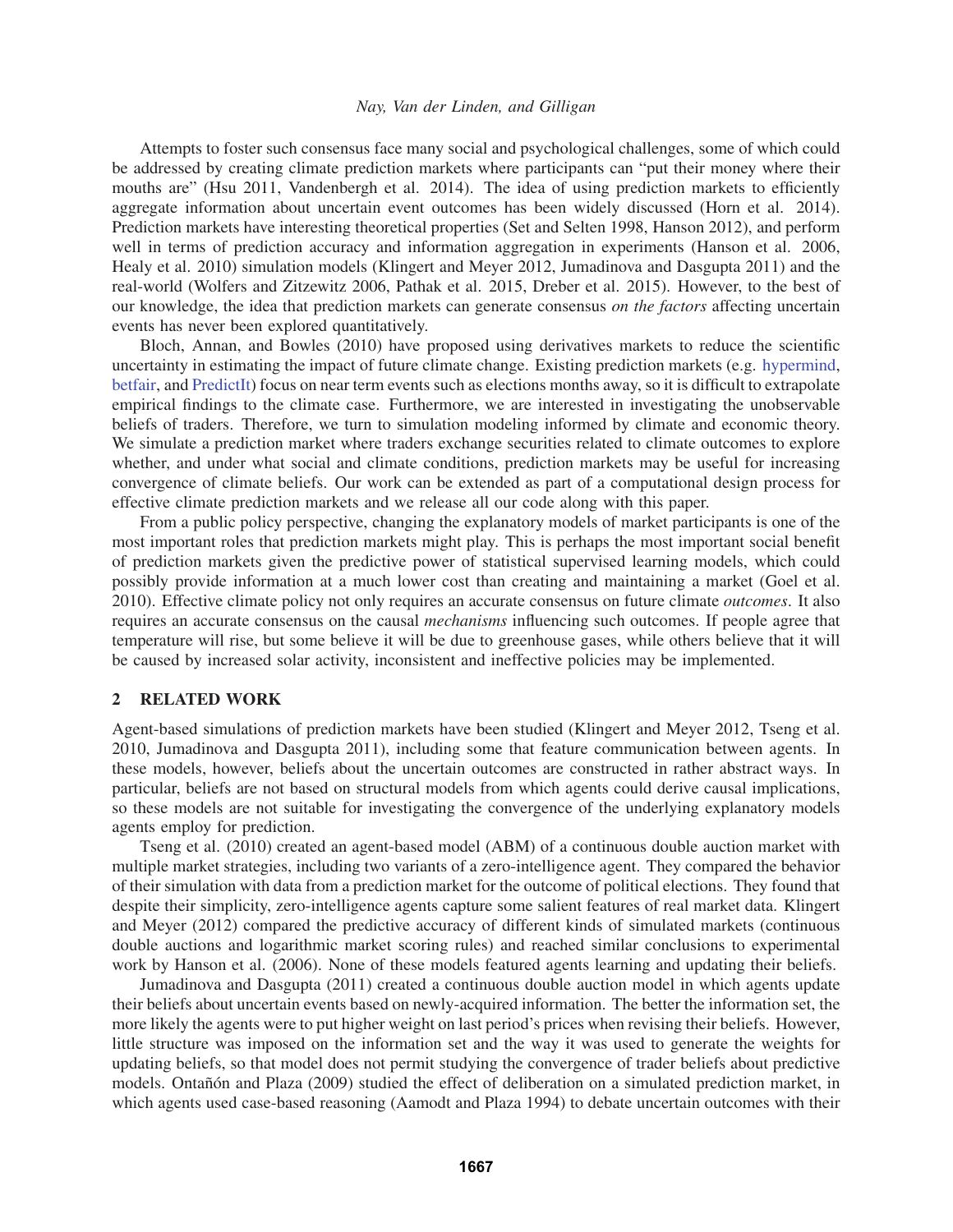neighbors in a social network. This model could in principle be used to assess convergence of predictive models, but this was not done and the process of forming and revising beliefs through argumentation is not well suited to studying stochastic time series, such as those relevant to climate prediction markets.

## 3 MODEL DESIGN

In our model, traders bet on global temperature anomalies six years in the future. During the six-year period, traders buy and sell futures. Every year, traders update their models and forecast of future temperatures based on newly available data. At the end of each six-year period, winners collect gains and traders revise beliefs about climate models, based on their ideology and the beliefs of top earners in their social network. In this section, we describe the models used to generate future temperature data, agents beliefs about those models, the market procedures, and the social network connecting agents. We conclude with details on model dynamics and an overview of the model parameters we experimentally vary. A full Overview, Design concepts and Details (ODD) specification can be found on the project website.

### 3.1 Temperature Models

For climate time-series, we use the annual anomaly of global mean temperature. For years from 1880–2014 we use the GISTEMP global mean land-sea annual temperature anomalies (GISTEMP Team 2016, Hansen et al. 2010) and for years from 2015 onward, we project future climates under two alternative theories: In both theories, changes in global temperature are proportional to changes in a deterministic forcing plus a stochastic noise term. For simplicity, we choose two alternative expressions for the deterministic climate forcing: one, which corresponds to conventional climate science, takes the natural logarithm of the atmospheric carbon dioxide concentration in parts per million (Archer 2012, p. 37), and the other, which corresponds to an alternative theory advocated by many who doubt or reject conventional climate science, takes the total solar irradiance (the brightness of sunlight, in Watts per square meter, at the top of the atmosphere) averaged over the 11-year sunspot cycle (Soon 2005). Most scientific models of the earth's climate include many forcings, including carbon dioxide, other greenhouse gases, aerosols, total solar irradiance, and more. In these models, the changing  $CO<sub>2</sub>$  concentration is, by a large margin, the strongest single forcing (IPCC 2013, p. 14). Choosing only one forcing term for each of the competing models simplifies comparison because each model has the same number of adjustable parameters, therefore we consider only  $CO<sub>2</sub>$ .

For  $CO<sub>2</sub>$  we used historical emissions through 2005, harmonized with RCP 8.5 representative concentration pathway from 2005 onward (Kolp and Riahi 2009, Riahi et al. 2011) and for TSI we used the harmonized historical values, with a projection through 2100 from Velasco Herrera et al. (2015), which is, to our knowledge, the only prediction of TSI for the entire 21<sup>st</sup> century.

Warming coefficients for each model were determined by linear regression of historical temperatures from 1880–2014 against the historical values for each model's forcing term. The noise model was determined by fitting an ARMA(*p*,*q*) model to the residuals from the regression, using the Stan probabilistic modeling language and the rstan package (Carpenter et al. 2016). Stan proved more numerically stable than the R nlme package for fitting ARMA noise models. We identified the optimal model for the auto-correlated noise term by performing the regression analysis for all combinations of  $p, q \in \{0, 1, 2\}$  and using the Widely Applicable Information Criterion to select the optimal noise model (Watanabe 2013, Gelman et al. 2014). In both cases (TSI and  $log CO<sub>2</sub>$ ), the optimal noise model was AR(1).

Future climates were generated by applying the future climate forcings to Eq. 1:

$$
T_{\text{model}}(t) = \beta_{\text{model}} F_{\text{model}}(t) + \varepsilon,\tag{1}
$$

where  $T_{\text{model}}(t)$  is the temperature at time *t*, under a given model of what causes warming,  $F_{\text{model}}(t)$  is the forcing (TSI or  $log CO_2$ ) at time *t*,  $\beta_{model}$  is the regression coefficient, and  $\varepsilon$  is a noise term. The coefficient  $\beta$  and the parameters of the ARMA noise model were fit to the historical data (1880–2014). An example realization of future climates for both the  $ln(CO<sub>2</sub>)$  and TSI models is shown in Fig. 1.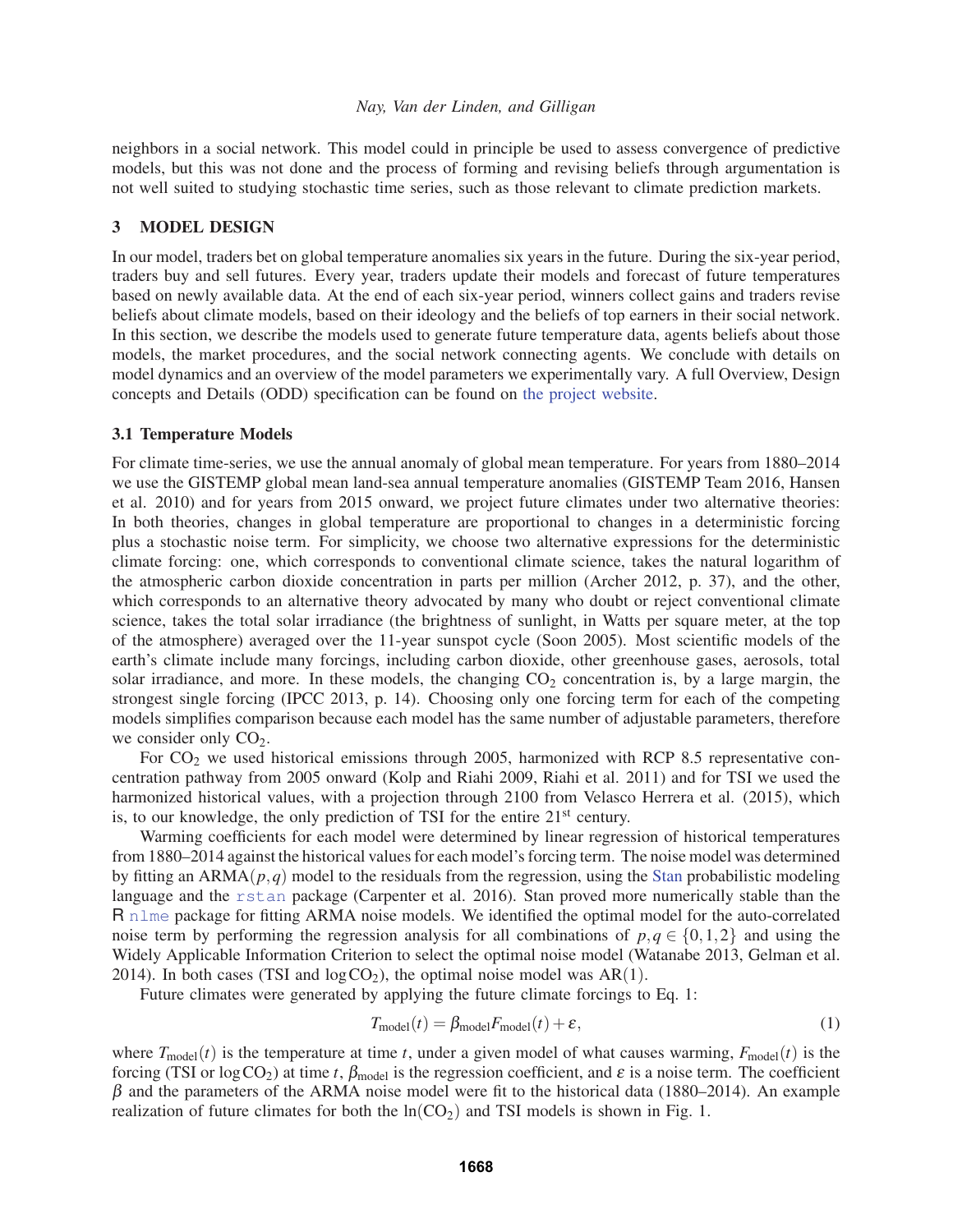

Figure 1: Historical measurements of temperature and a realization of possible future temperatures under two alternate models of climate physics.

### 3.2 Climate Beliefs

Traders use one of the two models (temperature depends on  $CO<sub>2</sub>$  or TSI) to forecast future temperature. These models are interpreted as the trader's beliefs about the true climate process, the driving factor of long-term global temperatures. They represent pervasive positions on climate change in the public debate. In order to approximately match the current configuration of beliefs in climate change in the United States, during model initialization, the  $CO<sub>2</sub>$  model is randomly assigned to half of the traders, while the TSI model is assigned to the other half of the traders. These random model assignments are made *before* the market initially opens.

Both when the true data generating process is  $CO<sub>2</sub>$  and TSI, at model initialization approximately half of the traders use the true data-generating model to make predictions. Traders using the true model do not necessarily make perfectly accurate predictions however. Although these traders believe in the correct *functional form* of the model, they still need to calibrate their model based on limited noisy data. Therefore, the values these traders assign to the parameters of the model will typically be different from the exact parameters in the data-generating process.

## 3.3 Traders and Markets

Traders are initially endowed with a single experimental currency unit (ECU). Traders use their model to forecast the distribution of future temperature and determine their reservation price for different securities. Each security pays 1 ECU at the end of the trading sequence if the temperature at the end of the sequence falls into a certain range.

Traders are risk-neutral expected utility maximizers. Therefore, their reservation price for a security is simply their assessment of the probability that the temperature will fall in the range covered by the security at the end of the sequence. At each time-step (year), the agents use the new year's temperature data to re-estimate the coefficients for the model they believe explains climate change, using Bayesian linear regression with an AR(1) noise model. Traders use the joint posterior probability distribution of regression and noise coefficients to estimate the probability distribution for the temperature at the end of the current trading sequence. Stan was sufficiently fast that we could perform a full Bayesian analysis at each time step.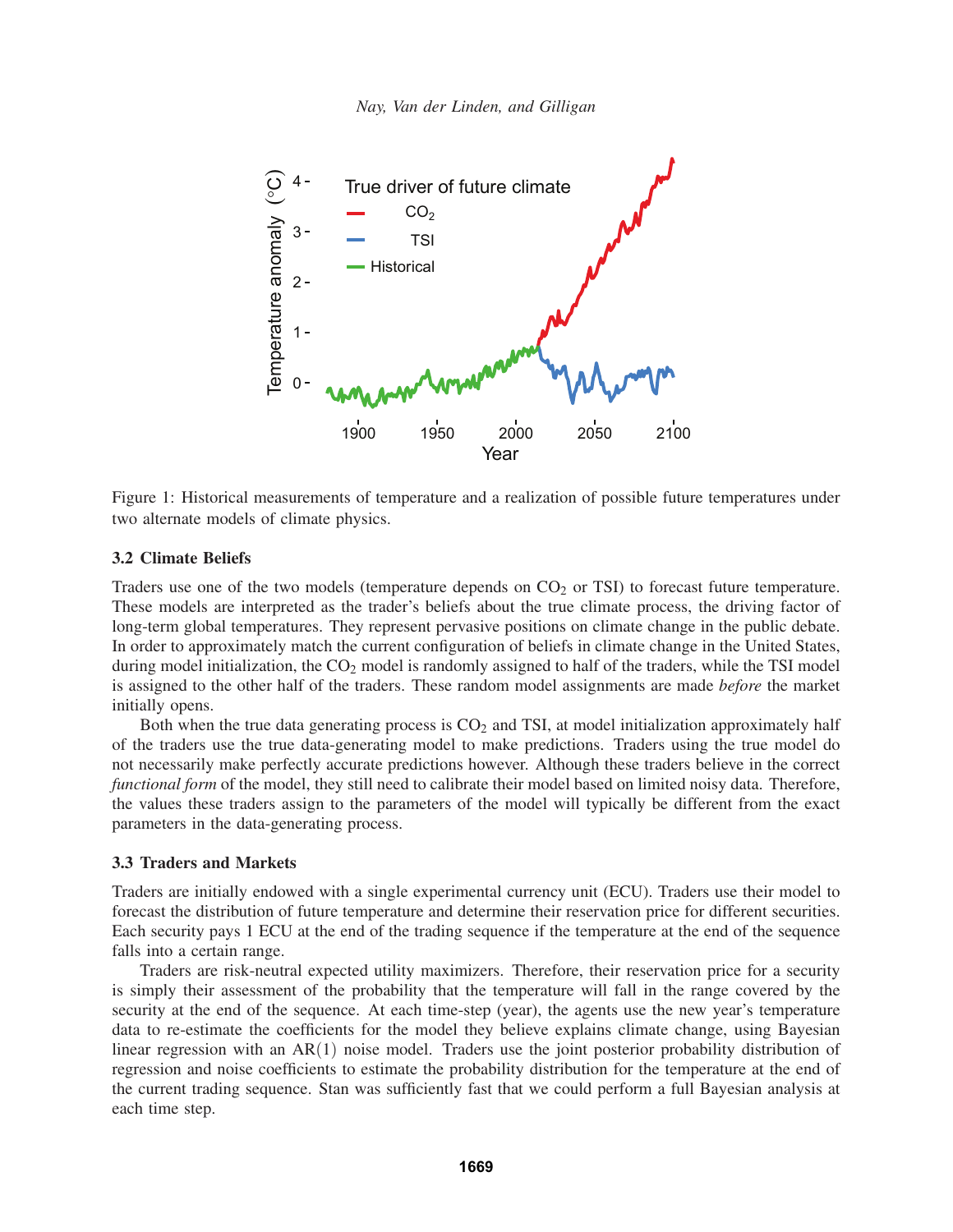

Figure 2: An example of the social network among traders. Yellow and blue circles represent traders who believe in the two different models of climate change. Lines indicate social network connections. In a highly segmented network (seq close to 1), most links connect like-minded traders and few connect traders with opposing beliefs.

Traders then use this posterior probability distribution to assign reservation prices for buying and selling securities. Based on their reservation price, agents behave as "zero-intelligence" traders (Gode and Sunder 1993). They attempt to sell securities at a random price above their reservation, and to buy securities at a random price below their reservation. These trading strategies are simple but provide accurate approximations of behavior in prediction markets (Klingert and Meyer 2012), and in financial markets more broadly.

Based on traders' sell and buy orders, traders exchange securities following a continuous-double auction (CDA) procedure (see Model Dynamics below for more details). CDAs or some close variants are common procedures to match buy and sell orders. CDA are notably used on large stock markets (Tseng et al. 2010).

### 3.4 Social Network

Traders are part of a social network where each agent forms two links at random, and then forms links randomly, ensuring that each agent is connected to at least two other agents. Every time securities are realized, each trader looks at the performance of her richest neighbor in the network. Traders start with the same initial amount of ECU and differences in ECU can only come from market interactions. Therefore, if some trader is poorer than her richest neighbor, the trader interprets it as a signal that her richest neighbor may have a better model of the climate. Then, the trader considers adopting the model of her richest neighbor. For each trader, the willingness to revise her belief is determined by how ideologically loaded her belief is (Kahan et al. 2011), which is a parameter we vary in our experiments.

An example of a snapshot of a social network is depicted in Fig. 2. A segmentation parameter controls the homophily of the network: the extent to which traders are preferentially linked with other traders who share their initial belief in the cause of climate change  $(CO<sub>2</sub>$  or TSI), as opposed to traders with the opposite intial belief. This parameter varies from 0 (no preference for like-minded traders) to 1 (traders are only connected to like-minded traders). Although traders can change their beliefs over time, the connections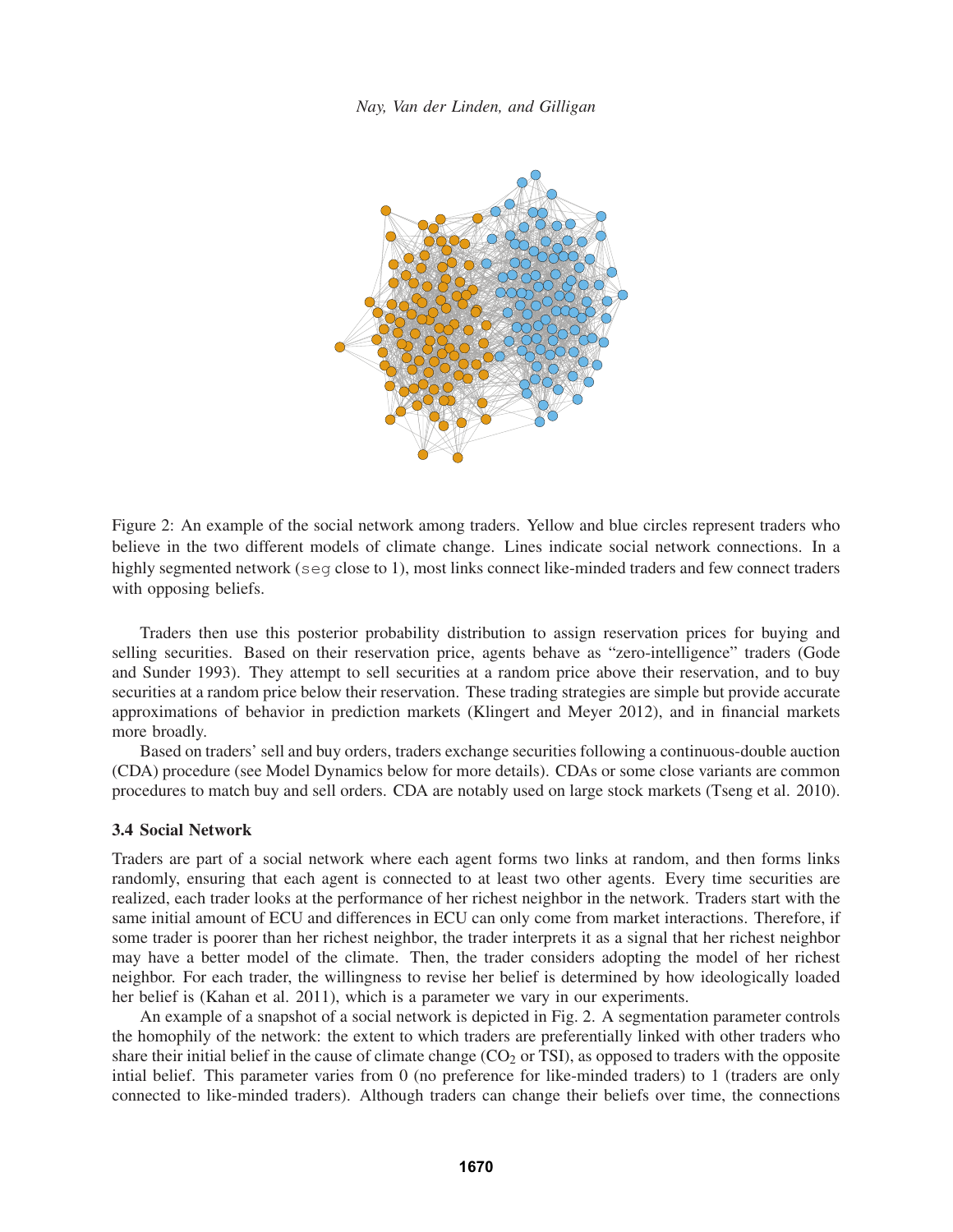between traders do not change as the market unfolds, i.e the edges are fixed. We vary the segmentation parameter in our experiments.

#### 3.5 Model Dynamics

The time periods *t* are grouped into trading *sequences*. In a given sequence, the potential payments associated with traded securities are all based on the temperature at the end of the sequence. For instance, the third trading sequence might start in period  $t = 1964$  and end in period  $t = 1970$ . In this case, a security traded in the third sequence pays 1 ECU if the temperature at  $t = 1970$  falls into the range of temperatures covered by the security.

At each time *t*, traders are assumed to know the past value of the temperature  $T_{0:t}$ , carbon dioxide  $CO2<sub>0:t</sub>$ , and total solar irradiance  $TSI<sub>0:t</sub>$ . In a sequence finishing at time  $t^*$ , traders also have common knowledge of CO2*t*:*t*<sup>∗</sup> and TSI*t*:*t*<sup>∗</sup> , the future values of carbon dioxide and total solar irradiance up to *t* ∗. However, at any *t*, traders do not know the value of any future temperatures. Thus, the traders know the forcing terms for the rest of the trading sequence, but do not know the value of  $T_t^*$ . Traders can only predict *Tt*<sup>∗</sup> using their approximate model and their knowledge of *T*0:*<sup>t</sup>*, CO20:*<sup>t</sup>*<sup>∗</sup> , and TSI0:*<sup>t</sup>*<sup>∗</sup> . Notice that because *T*0:*t*, CO20:*<sup>t</sup>*<sup>∗</sup> , and TSI0:*<sup>t</sup>*<sup>∗</sup> are common knowledge, in each period *t*, any two traders with the same approximate model *m* form the same stochastic beliefs about future temperatures  $P_{t,m}(T_{t^*} \mid T_{0:t},\text{CO2}_{0:t^*},\text{TSI}_{0:t^*})$ . The probability distribution *Pt*,*<sup>m</sup>* incorporates both epistemic uncertainty (the trader does not know the true values of the coefficients of the climate model) and aleatory uncertainty (in addition to deterministic warming, the temperature exhibits stochastic noise that is directly modeled).

At each time *t*, traders:

- 1. re-calibrate *m*, their approximate model at time *t*, based on the new set of temperature data available at *t*,
- 2. use the posterior probability distribution from (1) to assign beliefs about the probability distribution of future temperatures at time  $t^*$ :  $P_{t,m}(T_{t^*} | T_{0:t}, \text{CO2}_{0:t^*}, \text{TSI}_{0:t^*})$  and use it to determine the expected value they attach to each security, and
- 3. trade on the CDA market as follows:
	- •Every trader *i* chooses at random a security  $s_i^B$  she will try to buy.
	- •Every trader *i* also chooses at random a security  $s_i^S$  she will try to sell among the securities she owns a positive amount of (if any).
	- Traders then decide of their selling price  $p_i^S$  and buying price  $p_i^B$ . To do so, traders first compute their expected values  $E(s_i^B)$  and  $E(s_i^S)$  for securities  $s_i^B$  and  $s_i^S$  (where expected values are with respect to *i*'s approximate model at time *t*). Then traders set  $p_i^S$  at random above  $E(s_i^S)$  and  $p_i^B$ at random below  $E(s_i^B)$  (see Model Parameters below for more details).
	- •Traders go to the market one at the time, in an order drawn randomly for each *t*.
	- •When trader *i* comes to the market, she places limit orders in the order book. These orders specify that *i* is willing to buy  $s_i^B$  at any price below  $p_i^B$ , and to sell  $s_i^S$  at any price above  $p_i^S$ .
	- •The market maker attempts to match *i*'s orders with some order which was put in the book before *i* came to the market.
	- If there are outstanding sell offers for  $s_i^B$  at a price below  $p_i^B$ , a trade is concluded. Trader *i* buys one unit of  $s_i^B$  from the seller who sells at the lowest price below  $p_i^B$ , and the sell and buy offers are removed from the order book.
	- If there are outstanding buy offers for  $s_i^S$  at price above  $p_i^S$ , a trade is concluded. Trader *i* sells one unit to the buyer who buys at the highest price above  $p_i^S$ , and the sell and buy offers are removed from the order book.
	- •When all traders have come to the market, any remaining outstanding offer is removed from the order book, and the trading period is concluded.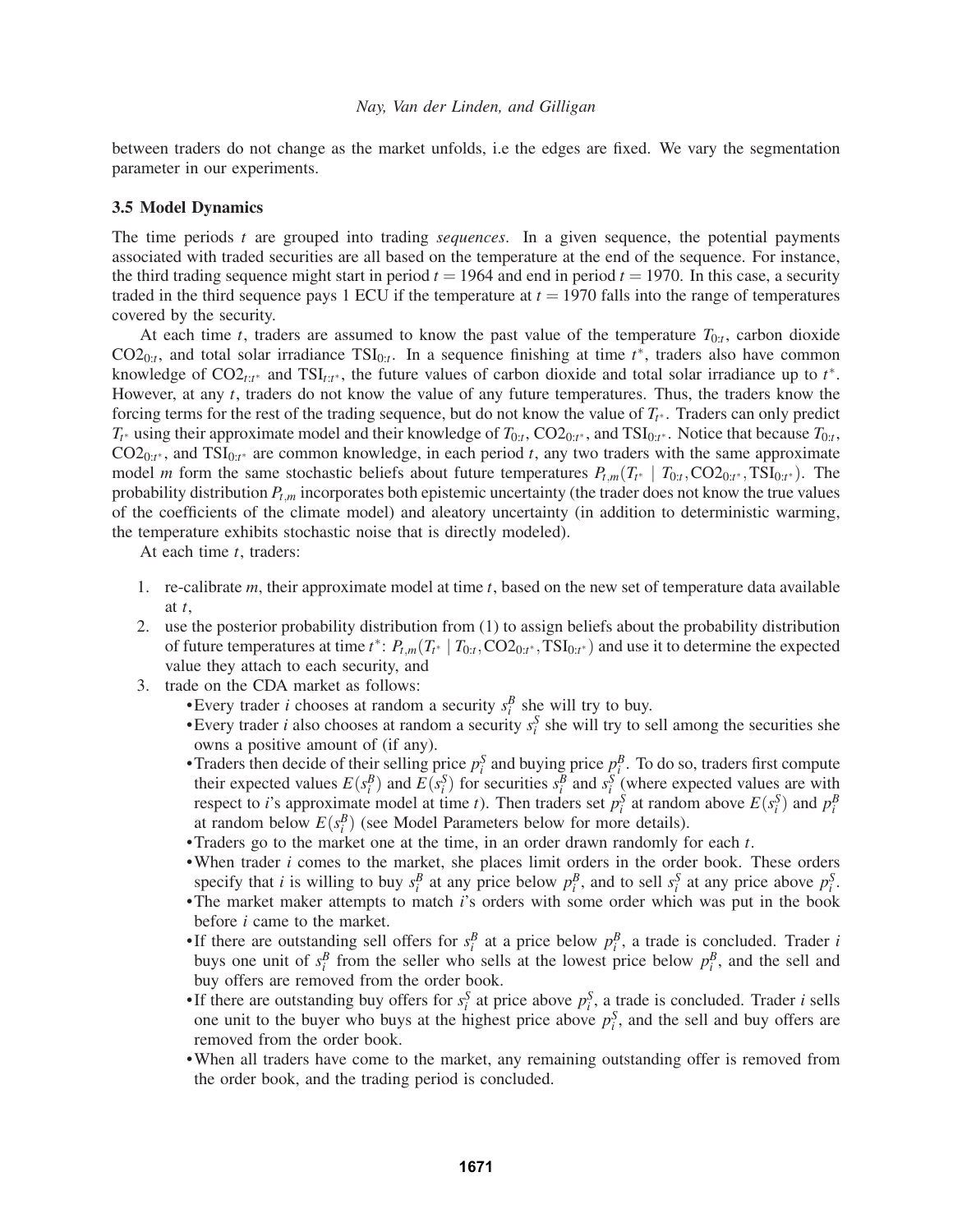At *t* ∗, when the sequence ends, there is only one security *s*∗ associated with a range of temperatures including the actual temperature  $T_{t^*}$ . At  $t^*$ , traders:

- 1. receive 1 ECU per unit of  $s^*$  they own, and
- 2. consider adopting their neighbors' approximate model as described in the behavioral parameters sub-section below.

## 3.6 Model Parameters

The model depends on the following parameters, which we vary in simulation experiments to determine their effects on the convergence of beliefs. We group the parameters into climate, network and individual behavioral factors.

- Climate parameters:
	- $-$  true.model: temperature data-generating process (CO<sub>2</sub> or TSI).
- Network parameters:
	- n.traders: the number of traders.
	- n.edg: the number of edges in the social network.
	- seg: the segmentation parameter for the social network.
- Behavioral parameters:
	- risk.tak : determines the distribution of risk tolerance with respect to successfully buying or selling securities. Higher risk tolerance corresponds to demanding more aggressive prices for buying and selling, and hence, a higher risk of not consummating a trade that would be mutually advantageous to the buyer and seller.

For each trader *i*, the level of  $risk.tak_i$  is drawn uniformly at random from  $[0, risk.tak]$ . The higher risk.tak*i*, the higher the price *i* will demand for selling securities, and the lower the price *i* will offer for buying.

Formally, in each period, trader *i* picks her buying or selling price for *s* uniformly at random in the interval  $[(1 - \text{risk.tak}_i) \text{reserv}_i, \text{reserv}_{i,t}]$  for buying and  $[\text{reserv}_i,$  $(1+risk.tak<sub>i</sub>)$ reserv<sub>it</sub> for selling.

– ideo : determines the degree of "ideology" of traders. For each trader *i*, the level of ideo*<sup>i</sup>* is drawn uniformly at random from  $[0, \text{ideo}]$ . If ideo is high, traders will not revise their approximate models easily, even when faced with evidence that their richest neighbor is doing better than them. Formally, for each trader  $i$  and each sequence,  $\pm \text{deo}_i$  is the probability that *i* adopts the approximate model of her richest neighbor if that neighbor is doing better than *i* at the end of the sequence (in monetary terms).

# 4 RESULTS

## 4.1 Historical Climate

As a validation that the market is operating correctly, we ran the market using actual historical temperatures from 1880 to 2014, with market betting from 1931 to 2014. Greenhouse gas concentrations did not become high enough to begin dominating natural climate variations until the 1970s or so, and it took until the 1990s for the temperature record to show clear signs of anthropogenic interference (IPCC 2013). Consistent with this, our simulated historical trading sequence (Fig. 3) shows convergence to belief in the TSI model until the early 1970s, after which traders converge toward believing the  $CO<sub>2</sub>$  model.

## 4.2 Future Scenarios

Our primary focus is on simulating the market in future scenarios. This is more relevant for policy design and more interesting theoretically due to the increasing divergence of global temperature values under the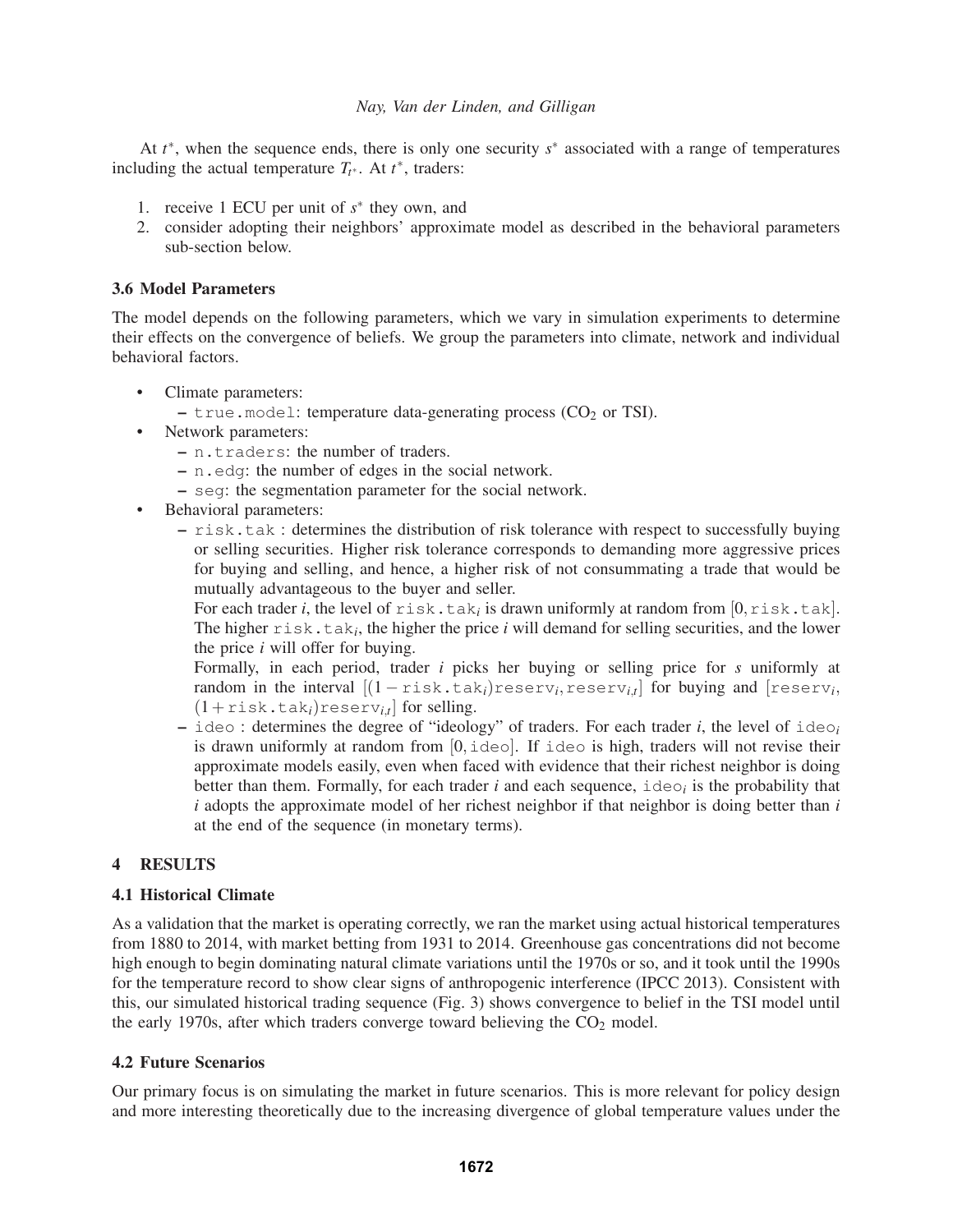



Figure 3: Convergence over trading sequences for different degrees of social-network connection and segmentation.

two future scenarios. The sensitivity analysis is based on a Latin hypercube sampling of 500 parameter sets from the following distributions (Beachkofski and Grandhi 2002, Carnell 2012).

- ideo ∼ Uniform $(0,1)$
- n.edge ∼ Uniform $(100,200)$  (mapped into integer)
- n.traders ∼ Uniform(50,250) (mapped into integer)
- risk.tak ∼ Uniform $(0,1)$
- seg  $\sim$  Uniform $(0,1)$
- true.model  $\sim$  Bernoulli(0.5)

The future  $CO_2$  forcing is taken from the RCP 8.5 scenario (Riahi et al. 2011) and the future TSI forcing is taken from a prediction of 21st Total Solar Irradiance by Velasco Herrera et al. (2015). Because of the stochastic noise term, the temperature time series were different in each simulation.

We used the model to perform 10 full simulations for each of the 500 input parameter sets and average the 10 convergence scores. We conducted multiple simulations for the same parameter set because there is stochasticity in the tempertature time series, the social network structure, and the agent decision models.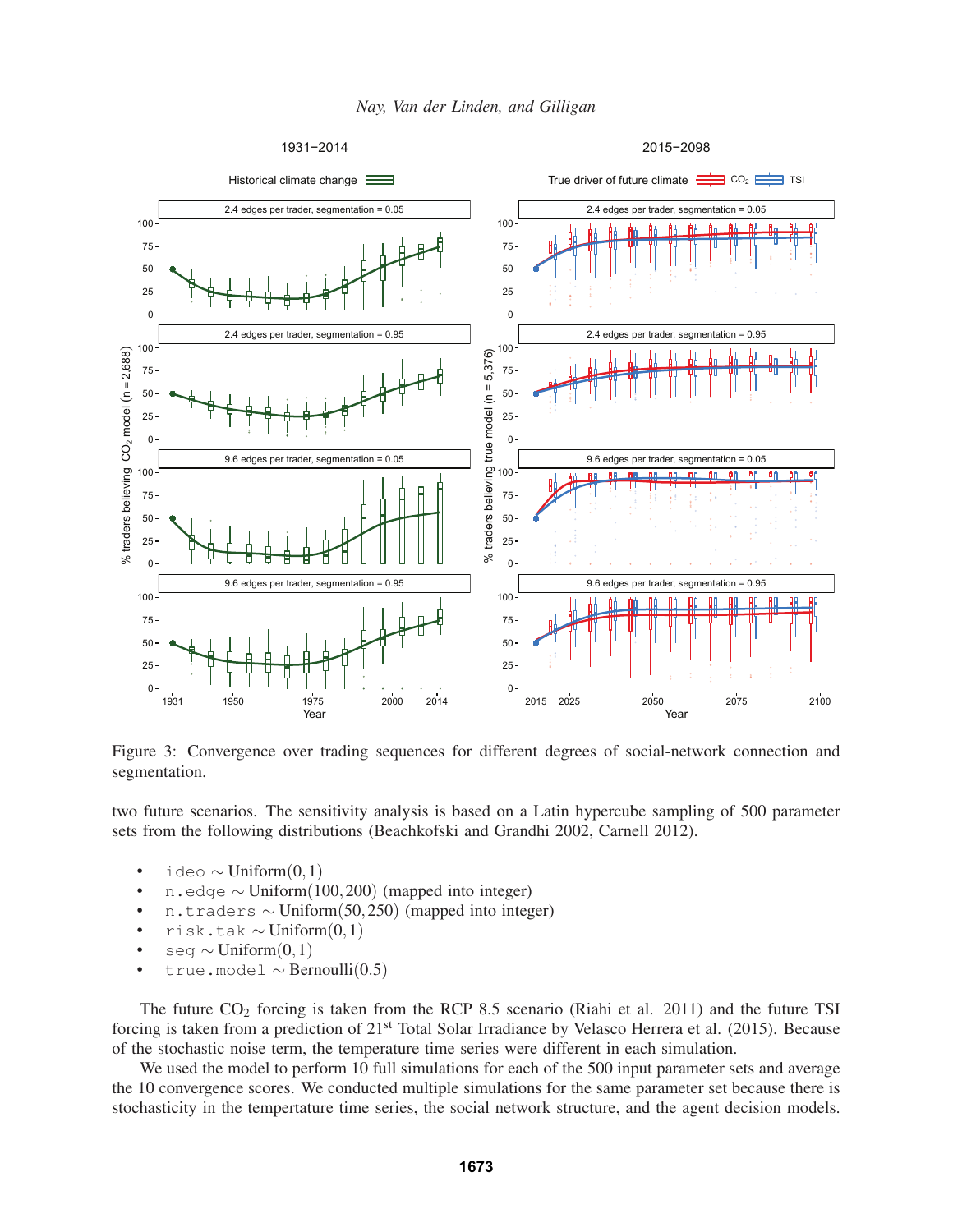

Figure 4: Estimated effects of model parameters on convergence of beliefs in future scenario. Positive numbers accelerate convergence and negative numbers retard it. True model refers to the true climate model being CO<sub>2</sub>, so traders converge to the true model more quickly when carbon dioxide drives climate change than when total solar irradiance does. Bars represent 95% confidence intervals.

We then conducted a partial rank correlation coefficient analysis on the relationship between the input matrix, *X*, and the resulting simulated outcome vector of mean belief convergence scores, *y* (Marino et al. 2008, Pujol et al. 2014, Saltelli et al. 2009). Partial correlation computes the linear relationship between the part of the variation of  $X_i$  and  $y$  that are linearly independent of other  $X_i$  ( $j \neq i$ ). The difference between the partial correlation and the partial rank correlation that we use here is that we first rank-transform that data in order to capture potentially non-linear relationships. We conduct 1,000 bootstrapped estimations of the partial rank correlation coefficients to obtain 95% confidence intervals.

The sensitivity analysis averages over time and thus masks time trends. We randomly drew from the above distributions for ideology, risk tolerance, and the number of traders, and conducted an experiment crossing 95th and 5th percentile values for the number of edges per trader and the segmentation of the social network and both values for the true model. We collected the time series of belief-convergence across these eight designs to visualize the distributions of convergence over time (Fig. 3). Under most parameterizations, the median fraction of traders believing in the true model reaches 75% in 10–20 years.

### 5 DISCUSSION

Our sensitivity analysis, Fig. 4, shows that ideology, risk tolerance, the number of traders, the number of edges per trader, the segmentation of the social network, and the true model all statistically significantly affect convergence. Increasing the number of edges per trader increases the flow of information through the market, which causes traders to converge toward believing the "true" climate model.

Segmented social networks reduce convergence by creating an "echo-chamber" effect, in which lack of interaction between traders with different views reduces traders' access to information that could persuade them to change their beliefs. This is apparent in Fig. 3, where the rate of convergence in highly segmented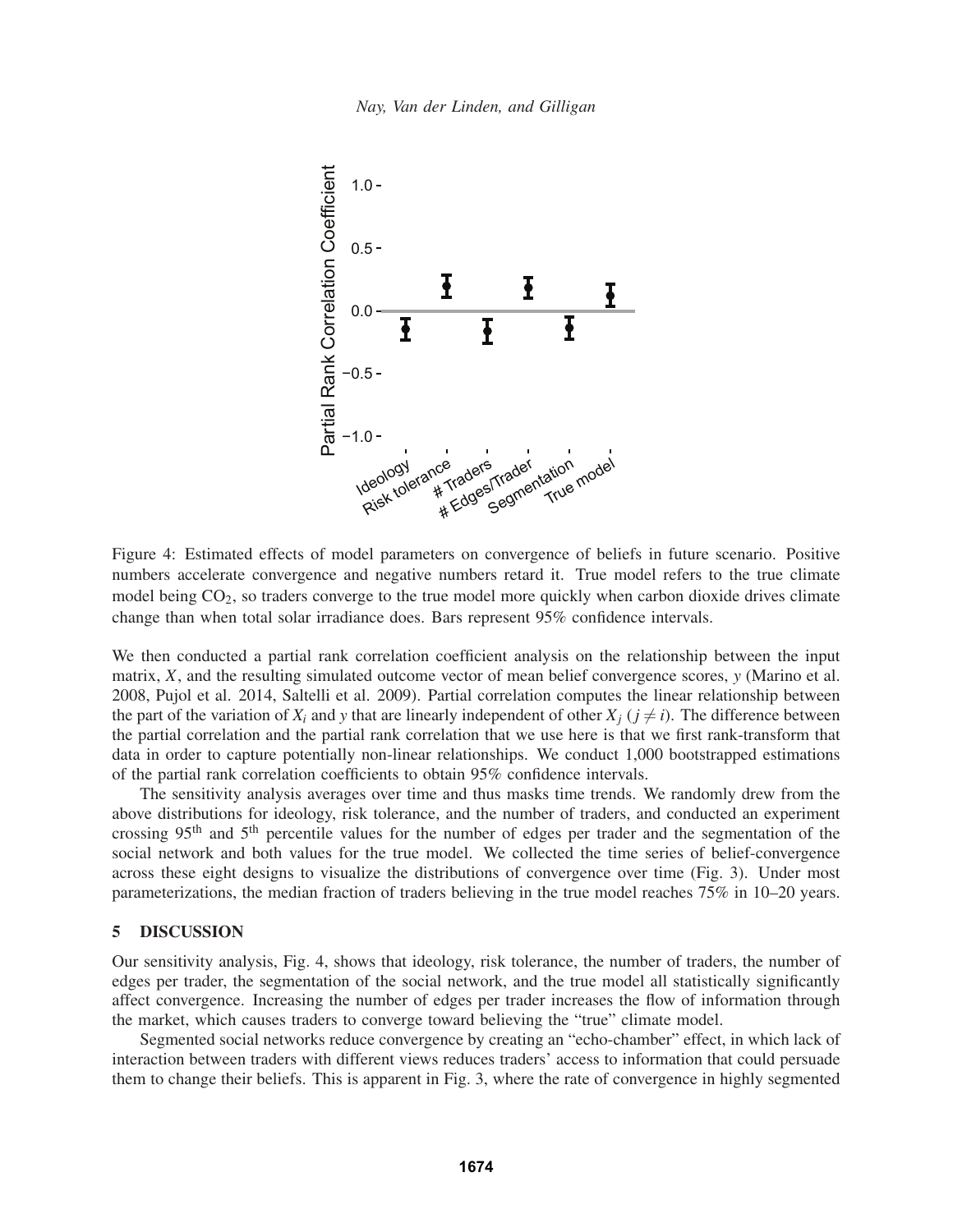markets ( $\sec$  = 0.95) is considerably slower, especially in the first three trading sequences (18 years), than for markets with low segmentation (seq  $= 0.05$ ).

When the true model is  $CO<sub>2</sub>$ -driven there is more convergence toward the true model. We believe this is because when models are fit to the historical data, the residuals from the  $CO<sub>2</sub>$ -driven model are considerably smaller than those from the TSI-driven model. Thus, projections of future climate change using the TSI model will exhibit significantly larger stochastic noise than the CO<sub>2</sub> models, and this noise makes it more difficult for traders to identify the true model when the true model is TSI.

Traders with higher risk tolerance will price buy and sell orders more aggressively, so they will earn more (or lose less) on completed trades, but will have a greater risk of failing to complete trades. Among traders with the correct model of climate, those with higher risk tolerance will earn more profit on completed trades (and their counterparties will lose more). A trader's wealth is an important source of information, and we believe this is why greater risk taking enables traders to identify the correct model more quickly. Additionally, the risk of failing to complete trades adds volatility, which also puts information in play. We have observed a similar phenomenon in a very different context, where adding stochastic noise to player decisions in iterated games improves the accuracy with which machine-learning algorithms can identify the players' strategies (Nay and Gilligan 2015).

What is not clear to us is why increasing the number of traders slows convergence, even if the number of edges per trader remains fixed. This is a topic for future research.

## 6 CONCLUSIONS

We simulate two alternative climate futures: one where  $CO<sub>2</sub>$  is the primary driver of global temperature and one where variations in solar intensity are the primary driver. These represent the two most plausible competing views in the public discourse and our analysis is agnostic about which is "true".

Market participation causes traders to converge toward believing the "true" climate model under a variety of model parameterizations in a relatively short time: In markets with low segmentation, the number of traders believing the true model rises from 50% to 75% in roughly 12 years, and even in highly segmented markets, 75% convergence is achieved in 18–24 years. Ideally, we would like to compare belief convergence with and without a prediction market but because the only source of climate belief in our current model is market interactions we cannot make this comparison. However, we do use actual temperatures for our model under historical 20th century conditions and observe convergence to the CO<sub>2</sub> model, whereas in the real world there is no convergence of beliefs.

Both the historical and future simulation results suggest that a climate prediction market could be useful for producing broad agreement about the causes of climate change, and could have persuasive power for people who are not persuaded by the overwhelming consensus among climate researchers that greenhouse gases (and especially  $CO<sub>2</sub>$ ) are responsible for the majority of observed climate change (IPCC 2013). We also find that market segmentation has a large effect on the speed of convergence, so transparency and effective communication about the performance of traders with different beliefs will be important.

The fact that rapid convergence to the true model occurs regardless of which model is actually "true" may persuade those who doubt the scientific consensus that the market is ideologically neutral, and that the deck is not stacked to produce a pre-determined result.

All code and data for the model is available at github.com/JohnNay/predMarket. This project is a computational test-bed for public policy design: our code can be extended to test the effects of trading strategies, cognitive models, future climate scenarios, and market designs on the evolution of trader beliefs.

### ACKNOWLEDGEMENTS

We thank Yevgeniy Vorobeychik for feedback on this project and Manuel Naumovich Velasco for sharing the data from his Total Solar Irradiance prediction. U.S. National Science Foundation grants EAR-1416964,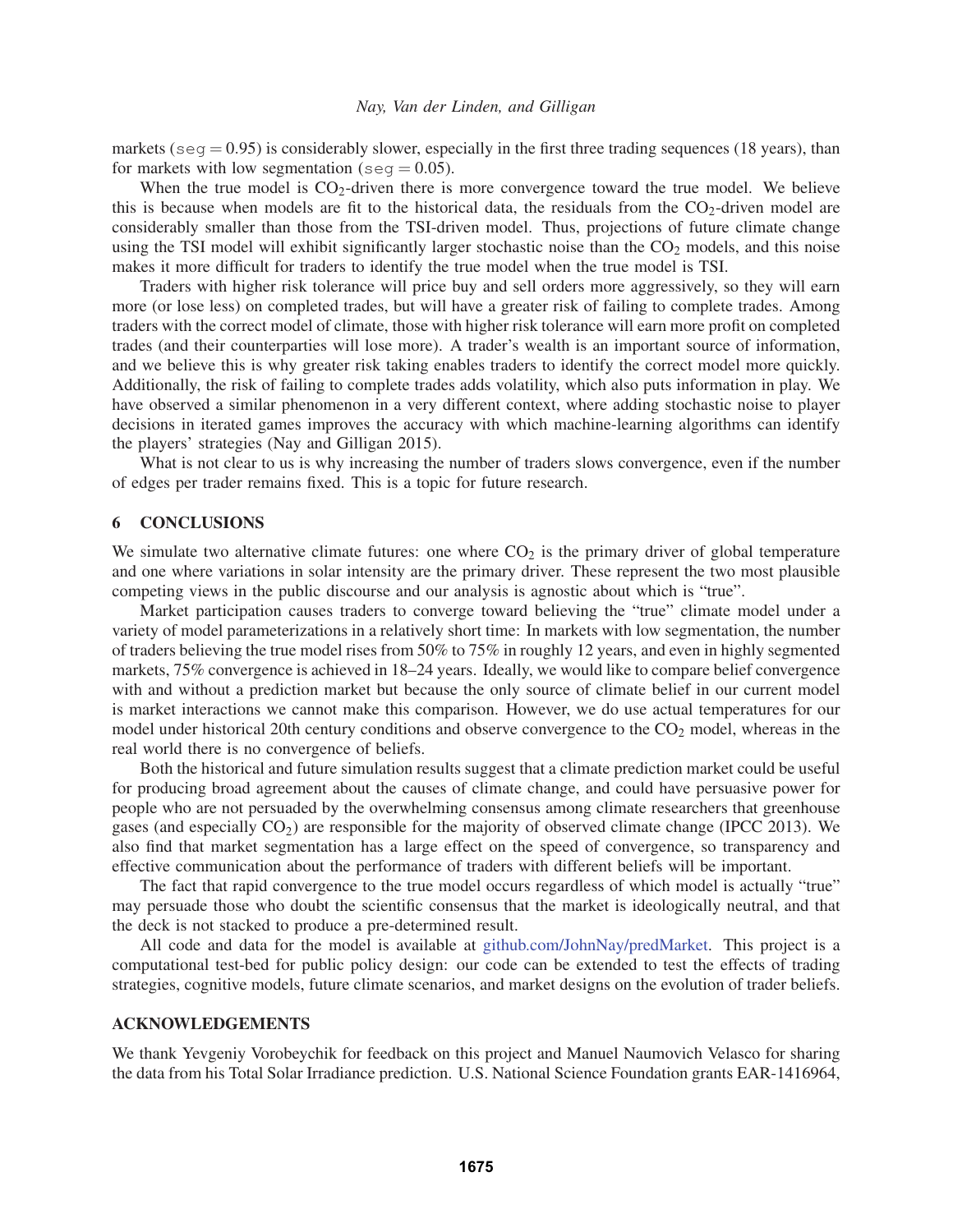EAR-1204685, and IIS-1526860 partially supported this research. All views expressed are the authors' and not the funder's.

### **REFERENCES**

- Aamodt, A., and E. Plaza. 1994. "Case-Based Reasoning: Foundational Issues, Methodological Variations, and System Approaches". *AI Communications* 7:39–59.
- Archer, D. 2012. *Global Warming: Understanding the Forecast*. 2nd ed. Wiley.
- Beachkofski, B., and R. Grandhi. 2002. "Improved Distributed Hypercube Sampling". In *43rd AIAA/ASME/ASCE/AHS/ASC Structures, Structural Dynamics, and Materials Conference*. American Institute of Aeronautics and Astronautics.
- Bloch, D., J. Annan, and J. Bowles. 2010. "Cracking the Climate Change Conundrum with Derivatives". *Wilmott Journal* 2:271–287.
- Carnell, R. 2012. "Latin Hypercube Samples". R package, Comprehensive R Archive Network.
- Carpenter, B., A. Gelman, M. Hoffman, D. Lee, B. Goodrich, M. Betancourt, M. A. Brubaker, J. Guo, P. Li, and A. Riddell. 2016. "Stan: A Probabilistic Programming Language". *Journal of Statistical Software*. (in press).
- Dreber, A., T. Pfeiffer, J. Almenberg, S. Isaksson, B. Wilson, Y. Chen, B. A. Nosek, and M. Johannesson. 2015. "Using Prediction Markets to Estimate the Reproducibility of Scientific Research". *Proceedings of the National Academy of Sciences* 112:15343–15347.
- Gelman, A., J. Hwang, and A. Vehtari. 2014. "Understanding Predictive Information Criteria for Bayesian Models". *Statistics and Computing* 24:997–1016.
- GISTEMP Team 2016. "GISS Surface Temperature Analysis (GISTEMP)". Technical report, NASA Goddard Institute for Space Studies.
- Gode, D. K., and S. Sunder. 1993. "Allocative Efficiency of Markets with Zero-Intelligence Traders: Market as a Partial Substitute for Individual Rationality". *Journal of Political Economy* 101:119–137.
- Goel, S., D. M. Reeves, D. J. Watts, and D. M. Pennock. 2010. "Prediction Without Markets". In *Proceedings of the 11th ACM Conference on Electronic Commerce*, EC '10, 357–366. New York, NY, USA: ACM.
- Hansen, J., R. Ruedy, M. Sato, and K. Lo. 2010. "Global Surface Temperature Change". *Reviews of Geophysics* 48:RG4004.
- Hanson, R. 2012. "Logarithmic Market Scoring Rules for Modular Combinatorial Information Aggregation". *The Journal of Prediction Markets*:3–15.
- Hanson, R., R. Oprea, and D. Porter. 2006. "Information Aggregation and Manipulation in an Experimental Market". *Journal of Economic Behavior & Organization* 60:449–459.
- Healy, P. J., S. Linardi, J. R. Lowery, and J. O. Ledyard. 2010. "Prediction Markets: Alternative Mechanisms for Complex Environments with Few Traders". *Management Science* 56:1977–1996.
- Horn, C. F., B. S. Ivens, M. Ohneberg, and A. Brem. 2014. "Prediction markets—A literature review 2014". *The Journal of Prediction Markets* 8:89–126.
- Hsu, S.-L. 2011. "A Prediction Market for Climate Outcomes". *University of Colorado Law Review* 83:179– 256.
- IPCC 2013. *Climate Change 2013: The Physical Science Basis*. Cambridge University Press.
- Jumadinova, J., and P. Dasgupta. 2011. "A Multi-Agent System for Analyzing the Effect of Information on Prediction Markets". *International Journal of Intelligent Systems* 26:383–409.
- Kahan, D. M., H. Jenkins-Smith, and D. Braman. 2011. "Cultural Cognition of Scientific Consensus". *Journal of Risk Research* 14:147–174.
- Klingert, F. M., and M. Meyer. 2012. "Comparing Prediction Market Mechanisms Using An Experiment-Based Multi-Agent Simulation.". In *Proceedings 26th European Conference on Modelling and Simulation*, edited by K. G. Troitzch, Möhring, and U. Lotzmann, 654–661.
- Kolp, P., and K. Riahi. 2009. "RCP Database". Technical report.